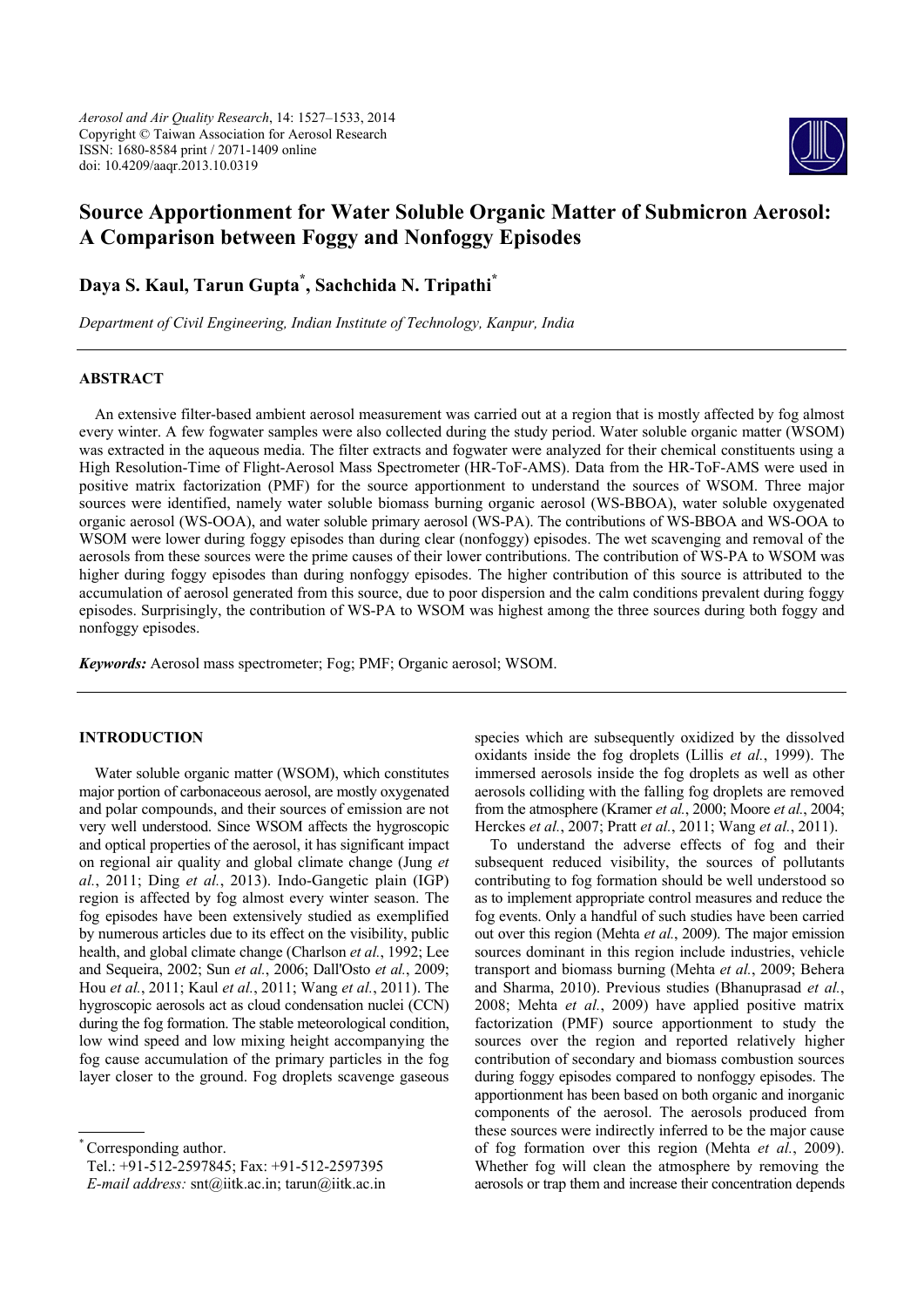upon the chemical nature of the aerosols and their rate of emission/production and rate of their scavenging. A couple of previous studies (Wang *et al.*, 2012) have reported lower concentration of particulate organic matter during foggy episode due to their scavenging and wet removal whereas others (Ram *et al.*, 2012) have reported higher concentration during foggy episode, possibly due to low boundary layer height, poor dispersion and subsequent accumulation of pollutants. These studies were done mostly on aerosol of  $size \geq 1$  µm. So, effect of fog processing on concentration of WSOM is not lucid.

Water soluble organic carbon has been used to derive secondary organic aerosol (SOA) as it is mostly considered oxygenated and water soluble (Weber *et al.*, 2007; Ding *et al.*, 2013); although, biomass burning aerosol can also contribute to water soluble carbon. Thus, contribution of biomass is subtracted to estimate the contribution of secondary sources to water soluble carbon (Weber *et al.*, 2007; Snyder *et al.*, 2009; Ding *et al.*, 2013). A few other dominant sources which can contribute to water soluble carbon should be identified such that water soluble organic carbon can be used judicially to derive SOA, as other sources of water soluble organic carbon will confound the estimate of SOA. Thus, source apportionment of WSOM becomes important from the perspective of estimating SOA accurately.

PMF resolved emission sources were adopted to better understand the influence of different sources and their contribution to water soluble organic matter during foggy and nonfoggy episodes. A reliable knowledge of emission sources will lead to better understanding of aqueous phase processes and mitigation of fog related problems such as health hazard, delay in rail and air transport and traffic related accidents which are caused by the reduced visibility due to fog formation. Source apportionment of WSOM was carried out by innovatively using HR-ToF-AMS for the first time in this region and thus, this study will be useful to the scientific community from this perspective of understanding the sources of production/emission of WSOM and its processing by the fog.

#### **EXPERIMENTAL DETAILS**

Sampling was conducted at Kanpur, India which is mostly affected by the fog almost every winter season.  $PM_1$  samples on 47 mm quartz filter (Whatman, QMA) were collected from January, 2010 to February, 2010 using a custom designed inertial based sampler. Six filter samples were collected every 24 h. The sampling duration was  $\sim$ 2.5 h for all the samples except night time samples which was for  $\sim$ 7 h. A total number of filters thus collected during the sampling period was 180; 54 of these were collected during foggy episodes. All the filters were heated prior to sampling for 6–7 h at 700°C for removing background carbon present on the filters. Filters thus collected were stored in the freezer until analysis. A few punches (each with area  $\sim$ 2.11 cm<sup>2</sup>) from each filter were cut and these punches were further cut into smaller pieces which were dissolved into 20 mL of deionized milli-Q water in test tubes. These sample test

tubes were kept in the ultrasonicator (Fast Clean Ultrasonic Cleaner, 2k909008) for 1 hour duration to extract the water soluble organic carbon into the aqueous solution. The extract was filtered using Millipore filter of pore size 0.22 µm; similar extraction procedure was also adopted for blank filters and concentration on the blank filters were subtracted from the concentration on the filters samples. Additional detail on schedule of collecting filters samples, particulate matter and aqueous extraction procedure etc. could be found elsewhere (Kaul *et al.*, 2011).

Fogwater samples were collected using a three stage sizeselective (having cut-off fog droplet diameters of 4, 16 and 22 µm, respectively) Caltech Strand Cloudwater Collector which was designed at Colorado State University. The design of this sampler is based on earlier two stage size- selective cloudwater collector (Demoz *et al.*, 1996). 21 (7 for each cut-off size droplet diameter) fogwater samples collected using this sampler were utilized in this study. The collected fogwater was filtered through Millipore filters of 0.22 µm pore size.

The aqueous extract of filter samples and fogwater, obtained as described above, were injected into the High Resolution-Time of Flight-Aerosol Mass Spectrometer (HR-ToF-AMS) (Aerodyne Research Inc., USA) using an aerosol atomizer (TSI, Model No:3079). This atomizer produced small droplets of aerosol which entered through a custom built denuder (removes water from aerosol) to HR-ToF-AMS. Similar setup for chemical analysis on liquid extracted samples has been used elsewhere (Crilley *et al.*, 2013). HR-ToF-AMS was run for 10 min in V-mode for each sample and measurement obtained during this duration was averaged. The average data received from the analysis of filters sample thus has been used in positive matrix factorization (PMF) for the source apportionment of WSOM. Analysis on few filters  $(-18)$  could not be carried out because these filters got consumed in analysis of other species. Thus, measurements obtained from the aqueous extract of 162 filters were used for PMF source apportionment. PMF analysis on the fogwater samples were not performed because of the limited number of samples (21 only). HR-ToF-AMS was calibrated for the ionization efficiency prior to experiment following procedure described elsewhere (Jayne *et al.*, 2000; Drewnick *et al.*, 2004; Huffman *et al.*, 2005). Briefly, ammonium nitrate aerosols from its aqueous solution are generated by the aerosol atomizer and dried by the denuder. The dried aerosols were size selected using differential mobility diameter (DMA) unit of scanning mobility particle sizer (SMPS, TSI Inc.). The aerosols thus produced were measured using AMS and condensation particle counter (CPC, TSI Inc.). The mass of the ammonium nitrate introduced into AMS was estimated using number concentration measured by CPC, bulk density of ammonium nitrate  $(1.725 \text{ g/cm}^3)$  particle and selected size (350 nm) by DMA and was compared with the ion signal of the mass spectrometer to derive the scaling factor. Practically, relative ionization efficiency (RIE) which is ionization efficiency of ammonium relative to ionization efficiency of nitrate is used and RIE was found to be 5.8. Collection efficiency was derived from the comparison of mass size distribution of ambient aerosol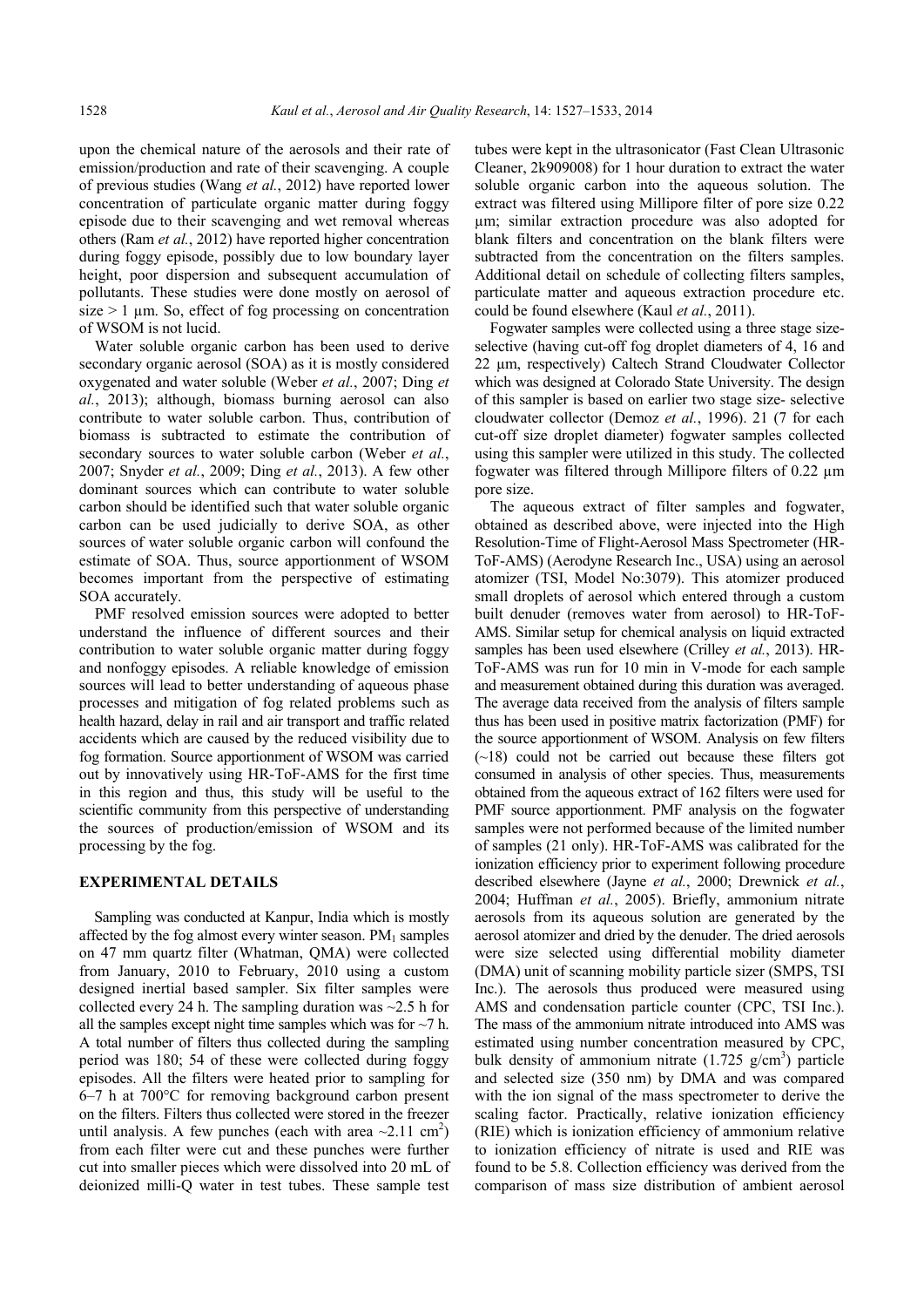measured simultaneously by AMS and SMPS and was found to be  $\sim 50\%$ .

### **RESULTS AND DISCUSSIONS**

Positive matrix factorization (PMF) analysis was carried out using EPA-PMF V3.0 to better understand the sources of the emission. The detailed information of the EPA-PMF V3.0 is available at http://www.epa.gov/heasd/products/pmf/ pmf.html (Paatero and Tapper, 1994; Paatero, 1997, 1999). It requires concentration profile and related uncertainty profile as input. Model outputs are factor profiles, relative factor contribution, and residuals.

Concentration profile and corresponding uncertainty were obtained from the HR-ToF-AMS. The details on uncertainty estimated by HR-ToF-AMS is provided elsewhere (Lanz *et al.*, 2007). Signal for some values of m/z such as for m/z = 1 to 10;  $m/z = 21$  to 23;  $m/z = 29$ , 30;  $m/z = 32$  to 36;  $m/z$  $= 39, 40; m/z = 46; m/z = 182$  to 184 were almost zero and thus they were not included in the source apportionment. Guidelines related to the signal to noise (S/N) ratio for assigning the species such as strong or weak depends upon the relative S/N ratio. In the strongest variable, the error is minimal whereas in the weakest variable the data could entirely be noise. Classification of the species as strong or weak was studied by (Paatero and Hopke, 2003) and it was recommended that species having S/N ratio greater than 2 could be assigned as strong, those having less 2 and greater than 0.2 could be assigned as weak and those having less than 0.2 could be assigned as bad. All the species in this study were categorized following their recommendations. It was observed that most of the species appeared in the strong categories with a few in the weak category ( $m/z =$ 24, 37, 38, 47–49, 59–62, 66, 80, 87, 88, 90, 92–95, 97, 99, 106, 108, 112–114, 116, 120, 122, 124, 125, 126, 127, 130, 132, 134, 136–138, 140–146, 150, 151, 153–156, 158–160, 162–170, 172–176, 178–181, 187–190, 194–198, 200) and none appeared in the bad category.

An appropriate protocol at every step such as choosing number of the factors, observing the similar Q-values of several runs, independency of the factors (G-Space), the regression coefficients between measured and modeled values etc. was followed to arrive at the acceptable solution (Reff *et al.*, 2007) through several trial and errors. An appropriate number of the factors between 3 and 7 was tried and depending upon the Q-values and physical meaning of the profile, 3 factors were chosen which represented the relevant profile of the sources. More than 3 produced too many sources to make any physical sense. Variation in Qvalues by changing F-peak values from –1 to 1 was examined for the rotational ambiguity. Q-value was minimum at F $peak = 0$  and rotational ambiguity was not observed; thus solution at F-peak = 0 was adopted. The ratio of  $Q_{true}$  to Qrobust is another parameter to evaluate the PMF modeled results. The Q<sub>robust</sub> is estimated excluding the outlier data which are samples having scaled residual greater than 4 and  $Q_{true}$  is estimated including all the data points (Gupta  $et$ *al.*, 2012; Waked *et al.*, 2013). The ratio close to 1 indicates better solution and greater than 1.5 indicates influence of peak events on the model. The ratio in this study was found to be  $\sim$ 1.1 which indicates satisfactory model fit to the input data. Residual of the species appeared to be normally distributed. The profiles were correlated with the numerous reference spectra available at the website (http://cires.co lorado.edu/jimenez-group/AMSsd/) to identify the sources (Ulbrich *et al.*, 2009). It was found the two source profile shows higher correlation ( $R^2 > 0.85$ ) with the reference spectra of OOA1 and OOA2-BBOA (Figs. 1(a) and 1(b)). These two emission profile corresponds to SOA and biomass burning aerosols, respectively. In addition, comparatively higher portion ( $\sim$ 74%) of m/z = 44, which is a tracer of OOA, in the profile of OOA indicates its secondary production. Similarly, comparatively higher portion (~63% and 49%) of  $m/z = 60$  and 73, which are tracers of biomass burning aerosol in BBOA profile indicates its origin from biomass combustion.

The  $3<sup>rd</sup>$  profile (Fig. 1(c)) did not fairly correlate with any reference spectra available in the database. From the contribution of this source to WSOM, it appeared that this source is strongly local in nature which appears on some days and disappears at other times (Fig. S1, Supplementary Information). The only such local source over the sampling location was found to be spraying of insecticide mixed with smoke of incompletely combusted diesel and petrol. A schematic of machine used in spreading of the insecticide is shown in the supplementary section (Fig. S2, Supplementary Information). Approximately, 15 liter of malathion is mixed with 200 liter of diesel. Petrol is incompletely combusted in the unit –A of the machine which produces considerable amount of smoke. This smoke then travels to unit-B of the machine. The higher temperature of the exhaust of unit-A evaporates the mixture of diesel and malathion. The exhaust from the unit-B consists of trace amount of malathion and considerable amount of incompletely combusted petrol products and partially combusted cum evaporated diesel (Fig. S2). Thus, this source is mostly influenced by the incomplete combustion/evaporation of diesel and petrol. Malathion is almost undetected due to its bare presence in the trace amount. Typically, over 2 h of spreading the insecticide inside the campus, ~150 liter of mixture of diesel and malathion,  $\sim$ 20 liters of petrol is consumed. These quantities are enormous to cause significant air pollution at the local level. The contribution of this source to WSOM is also considerable on specific spraying dates (Fig. S1). The regression coefficients between measured and modeled concentrations of the species were more than 0.90 for all the species.

Having identified the sources, it appears that all the three emission sources, namely WS-OOA, WS-BBOA and WS-PA have contributed to WSOM (Fig. 1). WSOM have been used as a tracer for SOA in numerous studies (Ding *et al.*, 2008; Ding *et al.*, 2013; Timonen *et al.*, 2013) and estimation of the SOA based on mere use of WSOM will certainly confound the SOA estimate. Thus, WSOM should only be used as a tracer when the influence of other sources such as biomass burning, fossil fuel combustion generated organic compounds etc. to the aerosol is almost negligible and existence of such scenario is rare. Therefore, its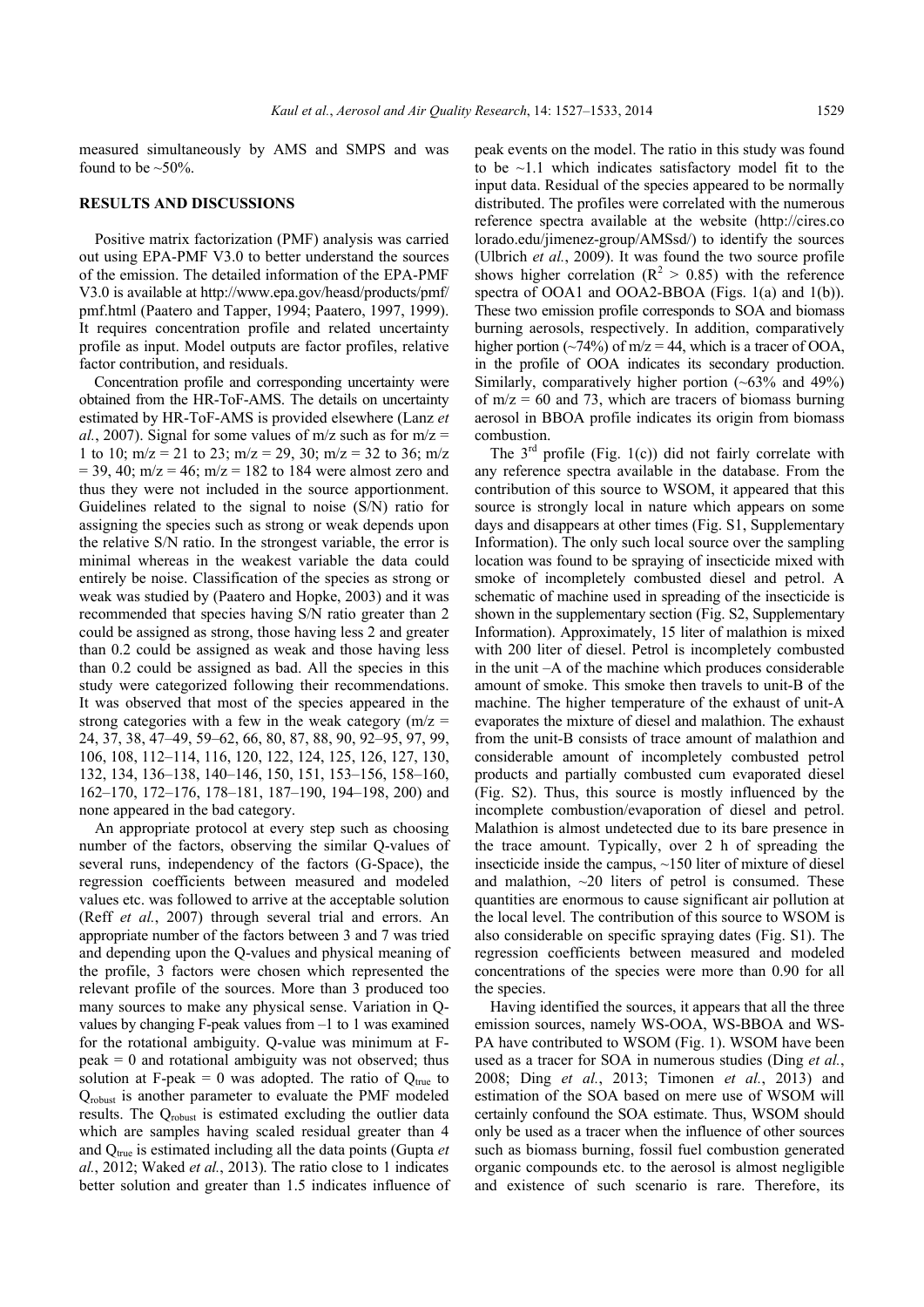

**Fig. 1.** PMF produced source profile of water soluble secondary organic aerosol (a) water soluble biomass burning generated organic aerosol (b) and water soluble primary generated aerosol (c). The signal of the reference spectrum is in arbitrary unit. The first two profiles compare fairly well  $(R^2 > 0.8)$  with reference spectra (http://cires.colorado.edu/jimenezgroup/AMSsd/) of OOA1 and OOA2-BBOA, respectively. The water soluble primary aerosol didn't correlate with any reference spectra available in the database. Thus, no reference spectrum is shown in figure (c). More details on identification of water soluble primary generated aerosol are included in result and discussion section.

predominating use as tracer of SOA can produce unrealistic estimate of SOA. It is also surprising that considerable portion of WSOM is coming from local primary emission (incomplete combustion/evaporation of petrol and diesel) which is mostly thought to be water insoluble. Primary source has considerable effect during foggy episode. It appears that during foggy period when dispersion is minimal due to mostly calm conditions, the primary emitted particles from the machine mostly stayed inside the fog and contributed heavily to WSOM (Fig. 2(b)).

The difference in the concentration during foggy and nonfoggy episode will depend upon the rate of emission and rate of wet scavenging of aerosol. The higher rate of wet scavenging will reduce the aerosol concentration during foggy episode whereas higher rate of emissions of aerosol compared to rate of wet scavenging will cause build up of its concentration. The average contribution of WS-OOA and WS-BBOA to WSOM during foggy episode was  $\sim$ 15%

and  $\sim$ 20% which is lower than that during nonfoggy episode  $(-28\%$  and  $-24\%$ , respectively) (Figs. 2(a) and 2(b)). The lower contribution of WS-BBOA and WS-OOA during foggy episodes could possibly be attributed to relatively higher wet scavenging of biomass and secondary generated aerosol. To examine further their wet scavenging and removal, HR-ToF-AMS produced spectrum of a few fogwater samples were analyzed. PMF on the fogwater samples were not performed due to limited number of fogwater samples (21, 7 for each cut-off sized fog droplet diameter). It was observed that the average spectra of three cut-off sized droplets were almost similar. Thus, a representative spectrum of the fog droplet  $(4 \mu m$  diameter) is presented here (Fig. 2(c)). The sole purpose of providing this spectrum is to confirm the presence of a number of specific tracer species for different sources inside the fog droplets which will substantiate the removal of respective source generated aerosol. Fig. 2(c) indicates that tracer of BBOA ( $m/z = 60$  and  $m/74$ ); tracer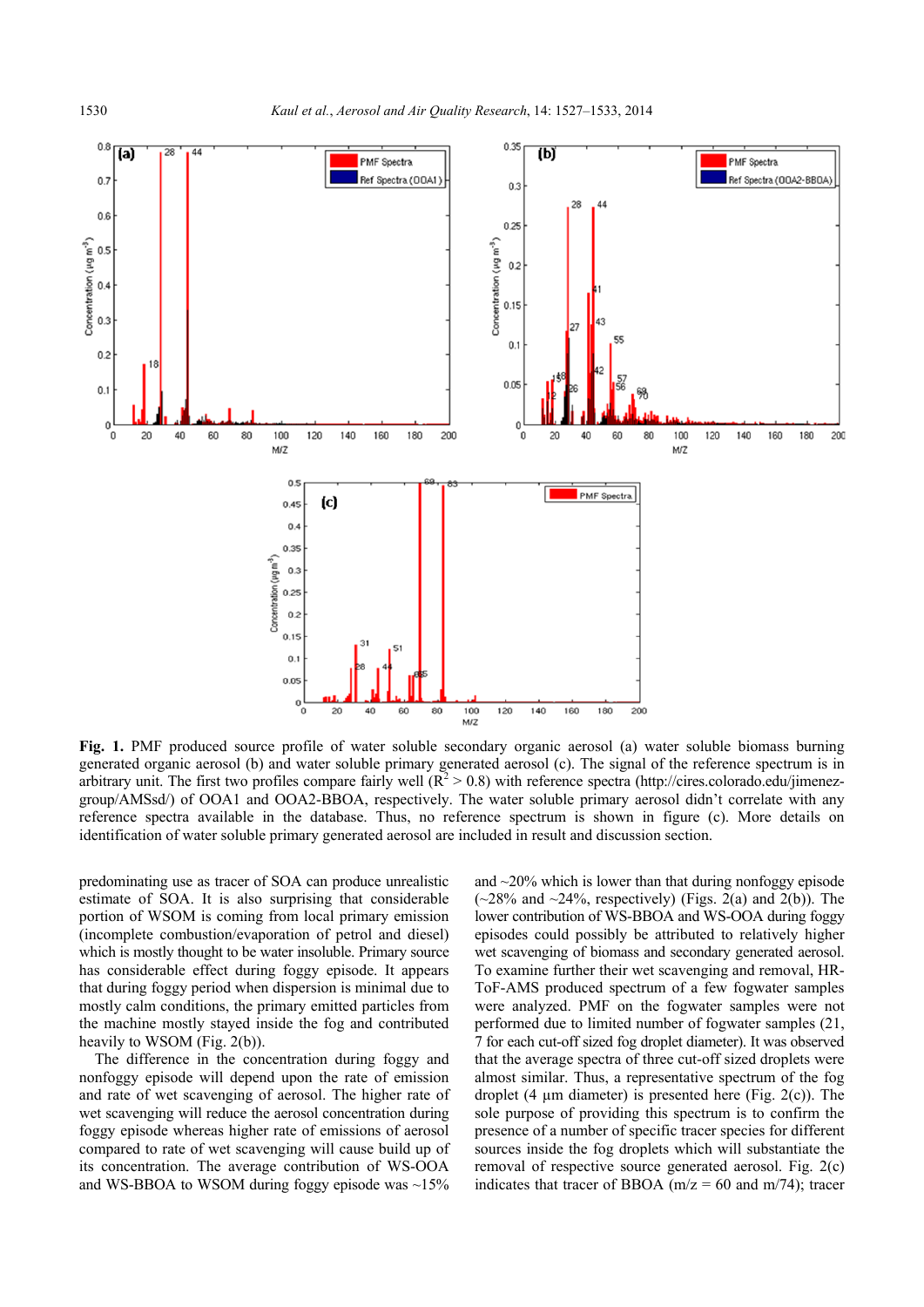

**Fig. 2.** Average source contribution of water soluble primary aerosol (WS-PA), water soluble biomass burning aerosol (WS-BBOA) and water soluble oxygenated organic aerosol (WS-OOA) to water soluble organic matter (WSOM) for foggy (a) and nonfoggy (b) episode. The comparatively lower contribution of WS-BBOA and WS-OOA to WSOM during foggy episode indicates scavenging and removal of the aerosols generated from these sources. Percentage contribution of WS-PA to WSOM is estimated using only nonzero contribution values of this source. Fig. 2(c): HR-ToF-AMS spectra of fog droplet of cut-off size 4 µm. The presence of tracer species of the sources inside the fog droplets such as  $m/z = 44$ ;  $m/z$  $= 60$  and 73 and m/z  $= 69$  and 93 does indicate wet scavenging of biomass generated, secondary generated and primary aerosol.

of OOA ( $m/z = 44$ ); tracer of primary aerosol ( $m/z = 69$ and 83 in our case) are present in this spectra. This indicates that aerosols generated from these sources get scavenged and removed by the fog droplets. The reduced incoming solar radiation during foggy episode which has been documented elsewhere (Kaul *et al.*, 2011) indicates reduced photochemistry during foggy episodes. The reduced photochemistry during foggy episode could also be the cause of lower WS-OOA. Thus, reduced WS-OOA during foggy episode could be attributed to both wet scavenging as well as reduced photo-chemistry; although, their individual role in reducing WS-OOA could not be segregated in this study. Thus, it appears that lower contribution of WS-OOA and WS-BBOA to WSOM during foggy episode could be attributed to comparatively higher rate of wet scavenging than rate of production/emission of aerosol from these sources. WS-PA appeared to get accumulated in the fog layer during foggy episode as indicated by presence of this source during non-spreading date (Fig. S1) and its relatively higher contribution to WSOM during foggy episode (~64%).

The poor dispersion and calm condition during foggy episode caused the aerosol generated from this source to stay in the atmosphere for longer duration as spreading was performed for only 4 days during foggy episode. This indicates that scavenging has not been the dominating process for removing WS-PA; rather excess emission and calm meteorological conditions have caused its concentration to build up. This could be the reason for higher contribution of WS-PA to WSOM during foggy episode (~64%) as compared with nonfoggy episode (~48%). Primary generated aerosols are comparatively less water soluble compared to biomass burning and secondary generated aerosols (Pratt *et al.*, 2011). Thus, less removal of primary generated aerosol during foggy episodes appears to be consistent with the current findings.

The percentage source contribution to WSOM of WS-PA is more compared to WS-BBOA and WS-OOA which appears to give impression that WS-PA is more water soluble (Fig. 2). Although, this may not be the case as WS-BBOA and WS-OOA are mostly removed from the atmosphere thus the aerosol generated from these two sources are rather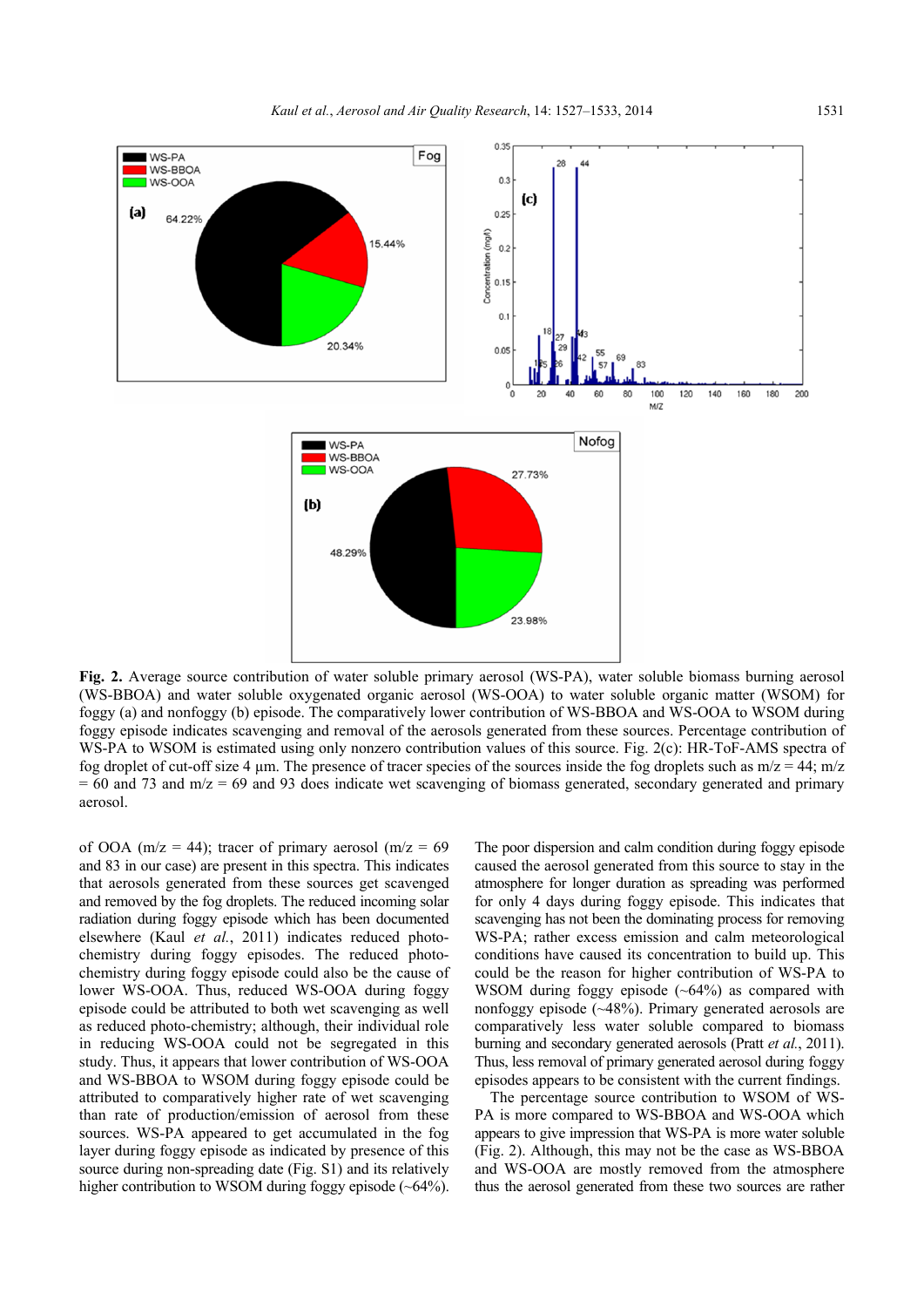more water soluble. Although, it is surprising that water soluble portion of the aerosol is dominated by WS-PA during both foggy and nonfoggy episode in this study.

#### **CONCLUSIONS**

Positive matrix factorization (PMF), as a tool for the source apportionment was used to better understand the emission sources of water soluble organic aerosol. Three major sources namely water soluble biomass burning organic aerosol (WS-BBOA), water soluble oxygenated organic aerosol (WS-OOA) and water soluble primary aerosol (WS-PA) were identified. The contribution of WS-OOA and WS-BBOA to WSOM was comparatively lower during foggy episodes. The possible lower contribution of WS-BBOA and WS-OOA during foggy episodes was attributed to wet scavenging and reduced photo-chemistry. The analysis on collected fogwater has further supported scavenging and removal. The contribution of WS-PA to WSOM was rather high during foggy episode which could be attributed to build up of primary generated aerosol due to reduced wet scavenging and removal. WSOM was composed of all types of aerosol and surprisingly, WS-PA contributed majorly to WSOM during both foggy and nonfoggy episodes. The removal of aerosol generated from these sources indicates that fog to certain level cleans the atmosphere. The contribution of primary and biomass combustion sources to WSOM indicates that WSOM should be carefully used in estimation of secondary organic aerosol.

### **ACKNOWLEDGMENT**

We thank Board of Research in Nuclear Sciences (BRNS) for providing financial support to carry out such an extensive experiment. We are thankful to Indian Institute Technology, Kanpur for providing us with the generous funds to procure HR-ToF-AMS under the scheme of post-graduate teaching and research enhancement of Environmental Engineering and Management program. We thank Jai Prakash, Rajmal Jat, Vaishali Ashok, Abhishek Gaur and Abhishek Chakraborty for their help in this extensive field measurement.

#### **SUPPLEMENTARY MATERIALS**

Supplementary data associated with this article can be found in the online version at http://www.aaqr.org.

#### **REFERENCES**

- Behera, S.N., Sharma, M. (2010). Reconstructing Primary and Secondary Components of  $PM<sub>2.5</sub>$  Composition for an Urban Atmosphere. *Aerosol Sci. Technol.* 44: 983–992.
- Bhanuprasad, S.G., Venkataraman, C. and Bhushan, M. (2008). Positive Matrix Factorization and Trajectory Modelling for Source Identification: A New Look at Indian Ocean Experiment Ship Observations. *Atmos. Environ.* 42: 4836–4852.
- Charlson, R.J., Schwartz, S.E., Hales, J.M., Cess, R.D.,

Coakley, J.A., Hansen, J.E. and Hofmann, D.J. (1992). Climate Forcing by Anthropogenic Aerosols. *Science* 255: 423–430.

- Crilley, L.R., Ayoko, G.A. and Morawska, L. (2013). Analysis of Organic Aerosols Collected on Filters by Aerosol Mass Spectrometry for Source Identification. *Anal. Chim. Acta* 803: 91–96.
- Dall'Osto, M., Harrison, R.M., Coe, H. and Williams, P. (2009). Real-time Secondary Aerosol Formation during a Fog Event in London. *Atmos. Chem. Phys.* 9: 2459–2469.
- Demoz, B.B., Collett, J.L. and Daube, B.C. (1996). On the Caltech Active Strand Cloudwater Collectors. *Atmos. Res.* 41: 47–62.
- Ding, X., Zheng, M., Yu, L., Zhang, X., Weber, R.J., Yan, B., Russell, A.G., Edgerton, E.S. and Wang, X. (2008). Spatial and Seasonal Trends in Biogenic Secondary Organic Aerosol Tracers and Water-Soluble Organic Carbon in the Southeastern United States. *Environ. Sci. Technol.* 42: 5171–5176.
- Ding, X., Wang, X.M., He, Q.F., Fu, X.X. and Gao, B. (2013). Water-soluble Organic Carbon over the Pearl River Delta region during Fall-winter: Spatial Variations and Source Apportionment. *Atmos. Chem. Phys. Discuss.* 13: 13773–13798.
- Drewnick, F., Schwab, J.J., Jayne, J.T., Canagaratna, M., Worsnop, D.R. and Demerjian, K.L. (2004). Measurement of Ambient Aerosol Composition during the PMTACS-NY 2001 Using an Aerosol Mass Spectrometer. Part I: Mass Concentrations Special Issue of Aerosol Science and Technology on Findings from the Fine Particulate Matter Supersites Program. *Aerosol Sci. Technol.* 38: 92–103.
- Gupta, I., Salunkhe, A. and Kumar, R. (2012). Source Apportionment of  $PM_{10}$  by Positive Matrix Factorization in Urban Area of Mumbai, India. *Sci. World J.* 2012: 585791.
- Herckes, P., Chang, H., Lee, T. and Collett, J. (2007). Air Pollution Processing by Radiation Fogs. *Water Air Soil Pollut.* 181: 65–75.
- Hou, B., Zhuang, G., Zhang, R., Liu, T., Guo, Z. and Chen, Y. (2011). The Implication of Carbonaceous Aerosol to the Formation of Haze: Revealed from the Characteristics and Sources of OC/EC over a Mega-city in China. *J. Hazard. Mater.* 190: 529–536.
- Huffman, J.A., Jayne, J.T., Drewnick, F., Aiken, A.C., Onasch, T., Worsnop, D.R. and Jimenez, J.L. (2005). Design, Modeling, Optimization, and Experimental Tests of a Particle Beam Width Probe for the Aerodyne Aerosol Mass Spectrometer. *Aerosol Sci. Technol.* 39: 1143–1163.
- Jayne, J.T., Leard, D.C., Zhang, X., Davidovits, P., Smith, K.A., Kolb, C.E. and Worsnop, D.R. (2000). Development of an Aerosol Mass Spectrometer for Size and Composition Analysis of Submicron Particles. *Aerosol Sci. Technol.* 33: 49–70.
- Jung, J., Kim, Y.J., Aggarwal, S.G. and Kawamura, K. (2011). Hygroscopic Property of Water-soluble Organicenriched Aerosols in Ulaanbaatar, Mongolia during the Cold Winter of 2007. *Atmos. Environ.* 45: 2722–2729.
- Kaul, D.S., Gupta, T., Tripathi, S.N., Tare, V. and Collett Jr., J.L. (2011). Secondary Organic Aerosol: A Comparison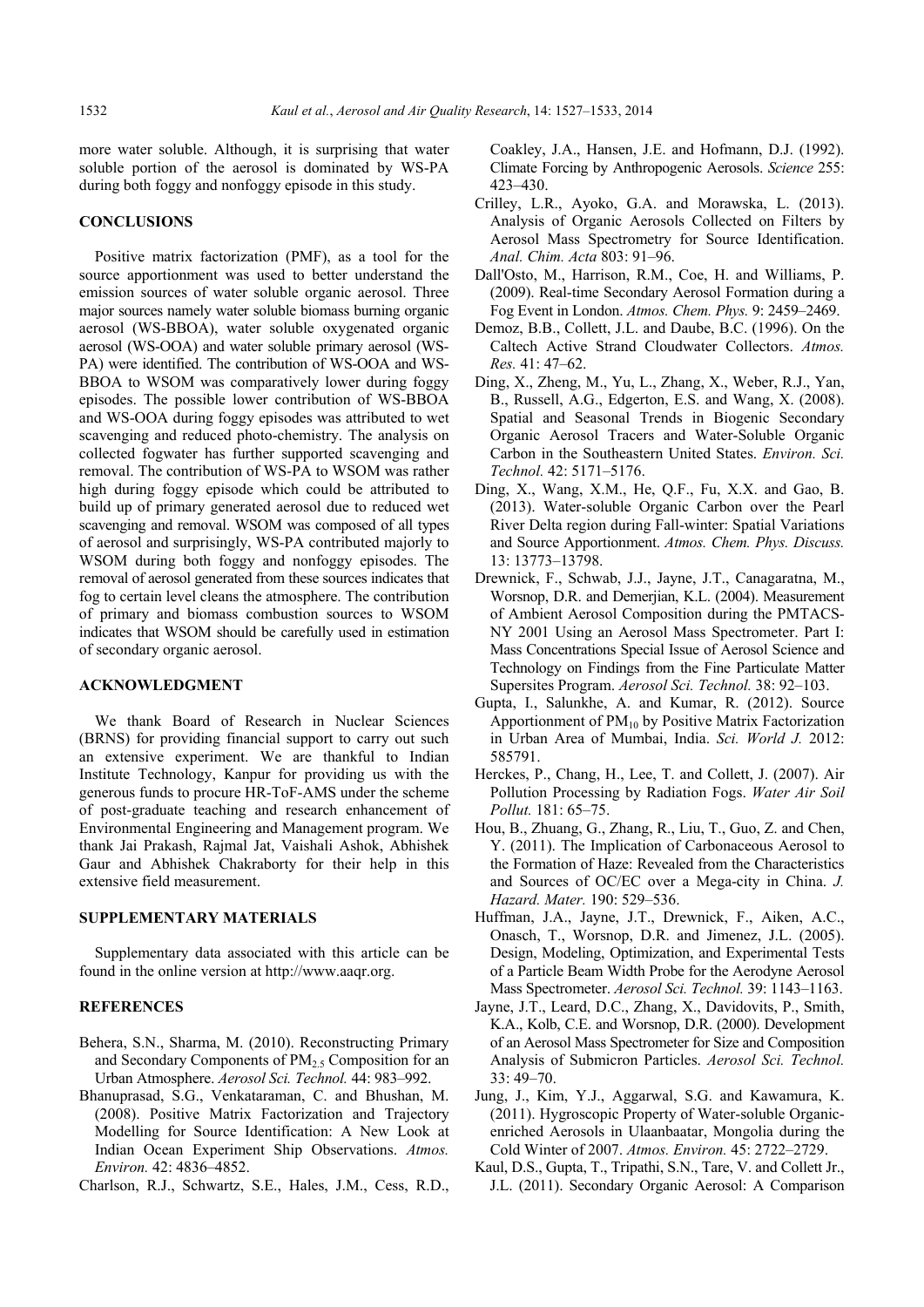between Foggy and Non-foggy Days. *Environ. Sci. Technol.* 45: 7307–7313.

- Kramer, M., Beltz, N., Schell, D., Schutz, L., Sprengard-Eichel, C. and Wurzler, S. (2000). Cloud Processing of Continental Aerosol Particles: Experimental Investigations for Different Drop Sizes. *J. Geophys. Res.* 105: 11739– 11752.
- Lanz, V.A., Alfarra, M.R., Baltensperger, U., Buchmann, B., Hueglin, C. and Prevot, A.S.H. (2007). Source Apportionment of Submicron Organic Aerosols at an Urban Site by Factor Analytical Modelling of Aerosol Mass Spectra. *Atmos. Chem. Phys.* 7: 1503–1522.
- Lee, Y.L. and Sequeira, R. (2002). Water-soluble Aerosol and Visibility Degradation in Hong Kong during Autumn and Early Winter, 1998. *Environ. Pollut.* 116: 225–233.
- Lillis, D., Cruz, C.N., Collett, J., Willard Richards, L. and Pandis, S.N. (1999). Production and Removal of Aerosol in a Polluted Fog Layer: Model Evaluation and Fog Effect on PM. *Atmos. Environ.* 33: 4797–4816.
- Mehta, B., Venkataraman, C., Bhushan, M. and Tripathi, S.N. (2009). Identification of sources Affecting Fog Formation Using Receptor Modeling Approaches and Inventory Estimates of Sectoral Emissions. *Atmos. Environ.* 43: 1288–1295.
- Moore, K.F., Eli Sherman, D., Reilly, J.E., Hannigan, M.P., Lee, T. and Collett Jr, J.L. (2004). Drop Sizedependent Chemical Composition of Clouds and Fogs. Part II: Relevance to Interpreting the Aerosol/Trace Gas/Fog System. *Atmos. Environ.* 38: 1403–1415.
- Paatero, P. (1997). Least Squares Formulation of Robust Non-negative Factor Analysis. *Chemom. Intell. Lab. Syst.* 37: 23–35.
- Paatero, P. (1999). The Multilinear Engine: A Table-Driven, Least Squares Program for Solving Multilinear Problems, including the n-Way Parallel Factor Analysis Model. *J. Comput. Graph. Statist.* 8: 854–888.
- Paatero, P. and Tapper, U. (1994). Positive Matrix Factorization: A Non-negative Factor Model with Optimal Utilization of Error Estimates of Data Values. *Environmetrics* 5: 111–126.
- Paatero, P. and Hopke, P.K. (2003). Discarding or Downweighting High-noise Variables in Factor Analytic Models. *Anal. Chim. Acta* 490: 277–289.
- Pratt, K.A., Murphy, S.M., Subramanian, R., DeMott, P.J., Kok, G.L., Campos, T., Rogers, D.C., Prenni, A.J., Heymsfield, A.J., Seinfeld, J.H. and Prather, K.A. (2011). Flight-based Chemical Characterization of Biomass Burning Aerosols within Two Prescribed Burn Smoke Plumes. *Atmos. Chem. Phys. Discuss.* 11: 17507–17550.
- Ram, K., Sarin, M.M., Sudheer, A.K. and Rengarajan, R. (2012). Carbonaceous and Secondary Inorganic Aerosols during Wintertime Fog and Haze over Urban Sites in the

Indo-Gangetic Plain. *Aerosol Air Qual. Res.* 12: 359–370.

- Reff, A., Eberly, S.I. and Bhave, P.V. (2007). Receptor Modeling of Ambient Particulate Matter Data Using Positive Matrix Factorization: Review of Existing Methods. *J. Air Waste Manage. Assoc.* 57: 146–154.
- Snyder, D.C., Rutter, A.P., Collins, R., Worley, C. and Schauer, J.J. (2009). Insights into the Origin of Water Soluble Organic Carbon in Atmospheric Fine Particulate Matter. *Aerosol Sci. Technol.* 43: 1099–1107.
- Sun, Y., Zhuang, G., Tang, A., Wang, Y. and An, Z. (2006). Chemical Characteristics of  $PM_{2.5}$  and  $PM_{10}$  in Haze-Fog Episodes in Beijing. *Environ. Sci. Technol.* 40: 3148–3155.
- Timonen, H., Carbone, S., Aurela, M., Saarnio, K., Saarikoski, S., Ng, N.L., Canagaratna, M.R., Kulmala, M., Kerminen, V.M., Worsnop, D.R. and Hillamo, R. (2013). Characteristics, Sources and Water-solubility of Ambient Submicron Organic Aerosol in Springtime in Helsinki, Finland. *J. Aerosol Sci.* 56: 61–77.
- Ulbrich, I.M., Canagaratna, M.R., Zhang, Q., Worsnop, D.R. and Jimenez, J.L. (2009). Interpretation of Organic Components from Positive Matrix Factorization of Aerosol Mass Spectrometric Data. *Atmos. Chem. Phys.* 9: 2891–2918.
- Waked, A., Favez, O., Alleman, L.Y., Piot, C., Petit, J.E., Delaunay, T., Verlinden, E., Golly, B., Besombes, J.L., Jaffrezo, J.L. and Leoz-Garziandia, E. (2013). Source Apportionment of  $PM_{10}$  in a North-Western Europe Regional Urban Background Site (Lens, France) Using Positive Matrix Factorization and Including Primary Biogenic Emissions. *Atmos. Chem. Phys. Discuss.* 13: 25325–25385.
- Wang, Y., Guo, J., Wang, T., Ding, A., Gao, J., Zhou, Y., Collett Jr, J.L. and Wang, W. (2011). Influence of Regional Pollution and Sandstorms on the Chemical Composition of Cloud/Fog at the Summit of Mt. Taishan in Northern China. *Atmos. Res.* 99: 434–442.
- Wang, Z., Wang, T., Guo, J., Gao, R., Xue, L., Zhang, J., Zhou, Y., Zhou, X., Zhang, Q. and Wang, W. (2012). Formation of Secondary Organic Carbon and Cloud Impact on Carbonaceous Aerosols at Mount Tai, North China. *Atmos. Environ.* 46: 516–527.
- Weber, R.J., Sullivan, A.P., Peltier, R.E., Russell, A., Yan, B., Zheng, M., de Gouw, J., Warneke, C., Brock, C., Holloway, J.S., Atlas, E.L. and Edgerton, E. (2007). A Study of Secondary Organic Aerosol Formation in the Anthropogenic-influenced Southeastern United States. *J. Geophys. Res.* 112: D13302.

*Received for review, October 23, 2013 Accepted, December 22, 2013*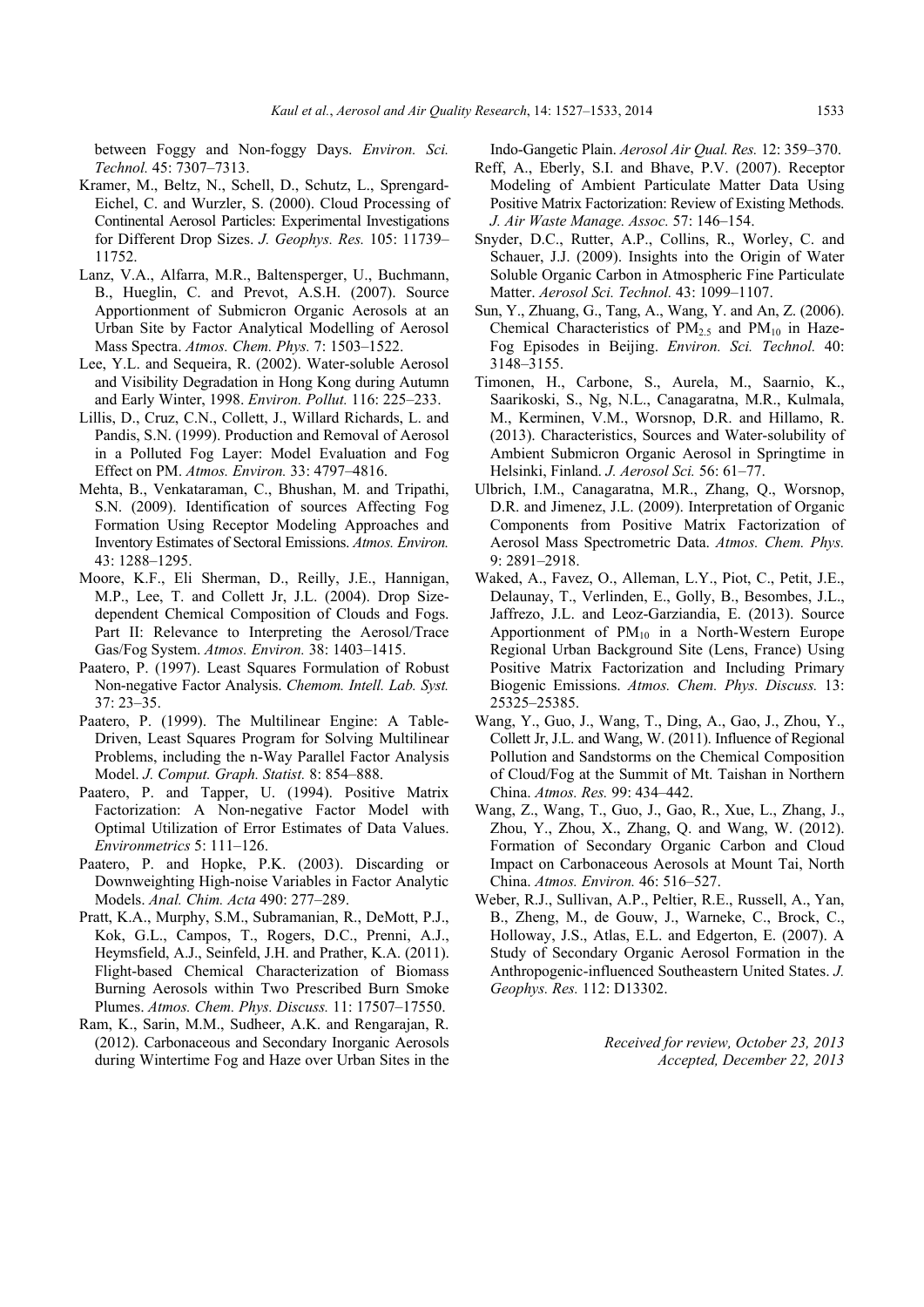# **SUPPLEMENTARY MATERIALS**

# **Source Apportionment of Water Soluble Organic Matter of Submicron Aerosol: A Comparison between Foggy and Nonfoggy Episodes**

**Daya S. Kaul, Tarun Gupta\* , Sachchida N. Tripathi\***

*Department of Civil Engineering, Indian Institute of Technology, Kanpur, India* 

# Table of Contents:

| Title                                                                   | Page           |
|-------------------------------------------------------------------------|----------------|
| Fig. S1. Contribution of water soluble primary aerosol (WS-PA) to water | S <sub>1</sub> |
| soluble organic matter (WSOM).                                          |                |
| Fig. S2. Schematic of the machine used to spread insecticide.           |                |

\* Corresponding authors emails: snt@iitk.ac.in; tarun@iitk.ac.in

 $\mathcal{L}_\text{max}$  , and the contract of the contract of the contract of the contract of the contract of the contract of the contract of the contract of the contract of the contract of the contract of the contract of the contr

Tel: +91‐512‐2597845; Fax: +91‐512‐2597395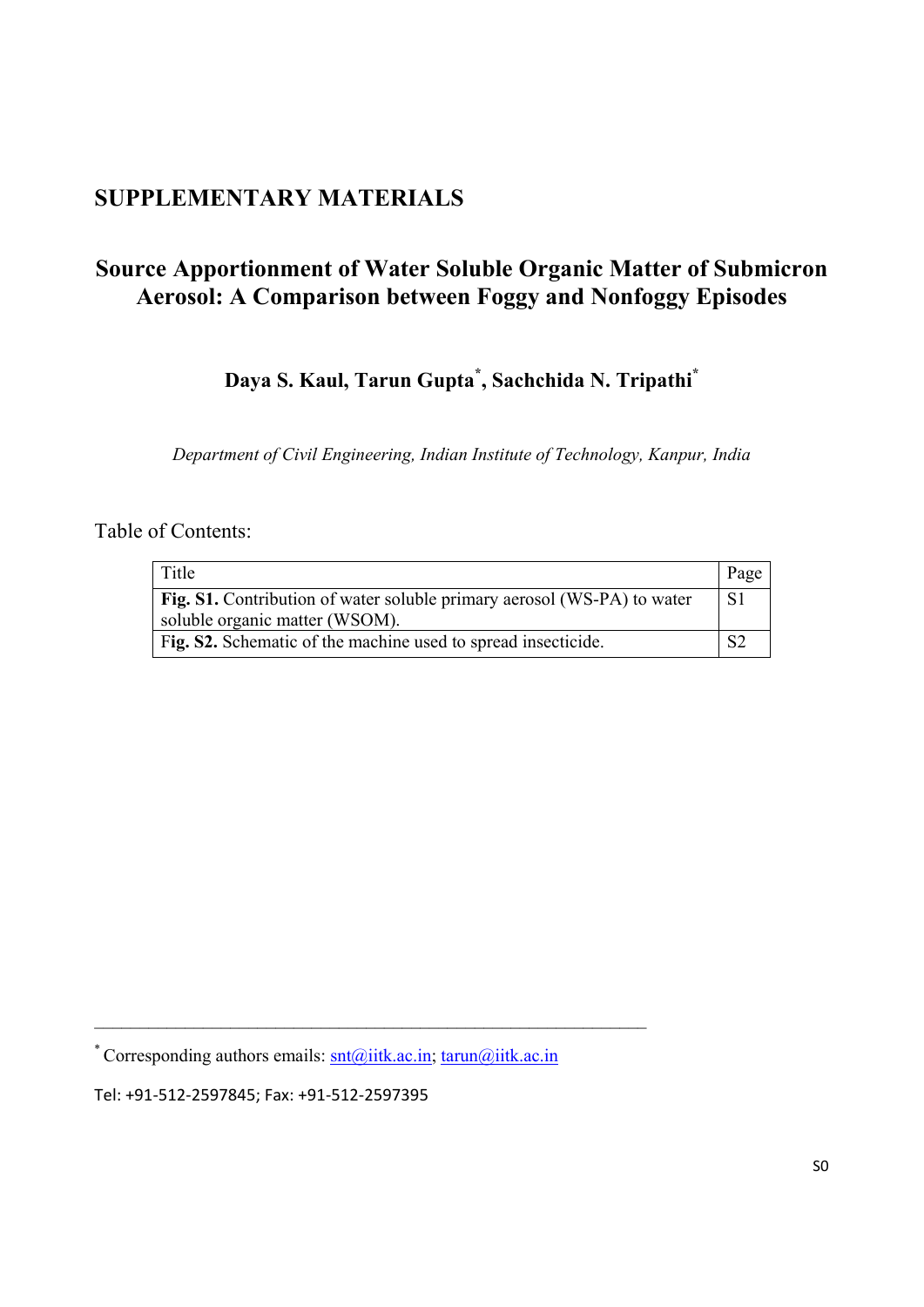

**Fig. S1.** Contribution of water soluble primary aerosol (WS-PA) to water soluble organic matter (WSOM). The contribution is observed during emission of the primary aerosol emitted from the incomplete combustion of petrol and evaporation of diesel from the insecticide spreading machine; other times, contribution is zero. Numbers inside the figure are Julian date on which machine for spreading insecticide was run. Contribution of this source on non-spread days during foggy episode is mostly due to the accumulation of primary aerosol emitted from this machine in the fog layer characterized which is mostly calm conditions. Machine was also run 2 days (14 and 15 Julian Day) prior to sampling start day (Julian day 16 morning). Machine is run mostly during evening from  $\sim$ 5:00 PM to  $\sim$ 10:00 PM.